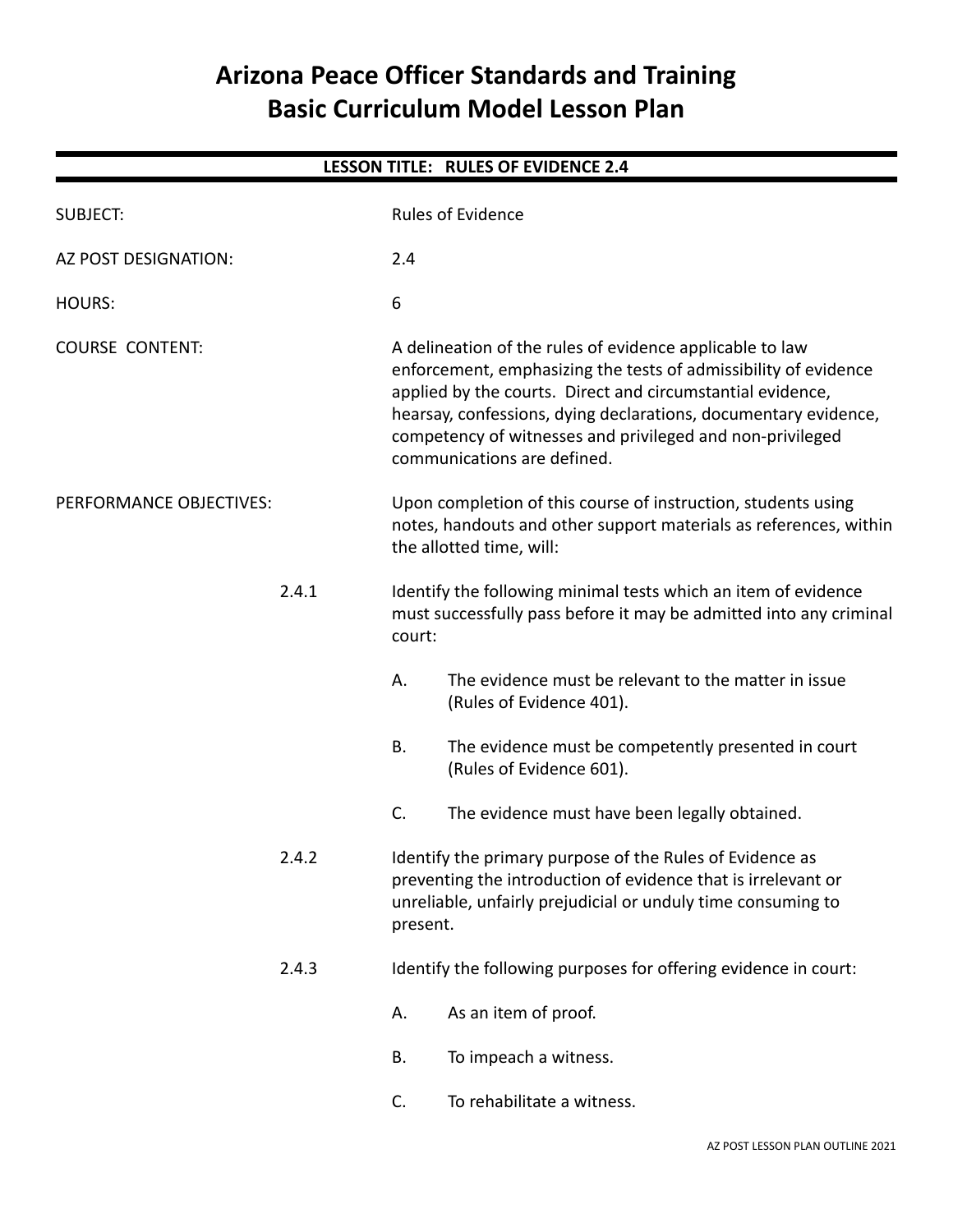- D. To assist in determining sentences.
- 2.4.4 Identify that the burden of proof in all criminal cases is "beyond a reasonable doubt," and that the burden of proof in most civil cases is "the preponderance of evidence."
- 2.4.5 Identify the following exceptions to the Hearsay Rule (Rules of Evidence 803 through 804).
	- A. Certain statements with inherent reliability, such as present sense impressions and excited utterances.
	- B. Admissions.
	- C. Confessions.
	- D. Dying declarations.
- 2.4.6 Identify what constitutes hearsay and what statements are, by definition, not hearsay (Rules of Evidence 801-804).
- 2.4.7 Identify the meanings of the following terms:
	- A. Privileged communication.
	- B. Circumstantial evidence.
	- C. Direct evidence.
	- D. Evidence.
- 2.4.8 Identify the types of information that could prejudice the rights of an individual and/or jeopardize an investigation if furnished to the public/news media: (Previously P.O. 5.4.6).
	- A. Information prohibited from disclosure by agency policy.
	- B. Statements as to the character or reputation of an accused person or prospective witness.
	- C. Admissions, confessions or alibis attributed to an accused.
	- D. Refusal of a suspect or witness to take any tests.
	- E. The believed credibility of an accused person or witness.
	- F. The probability of the accused entering a guilty plea.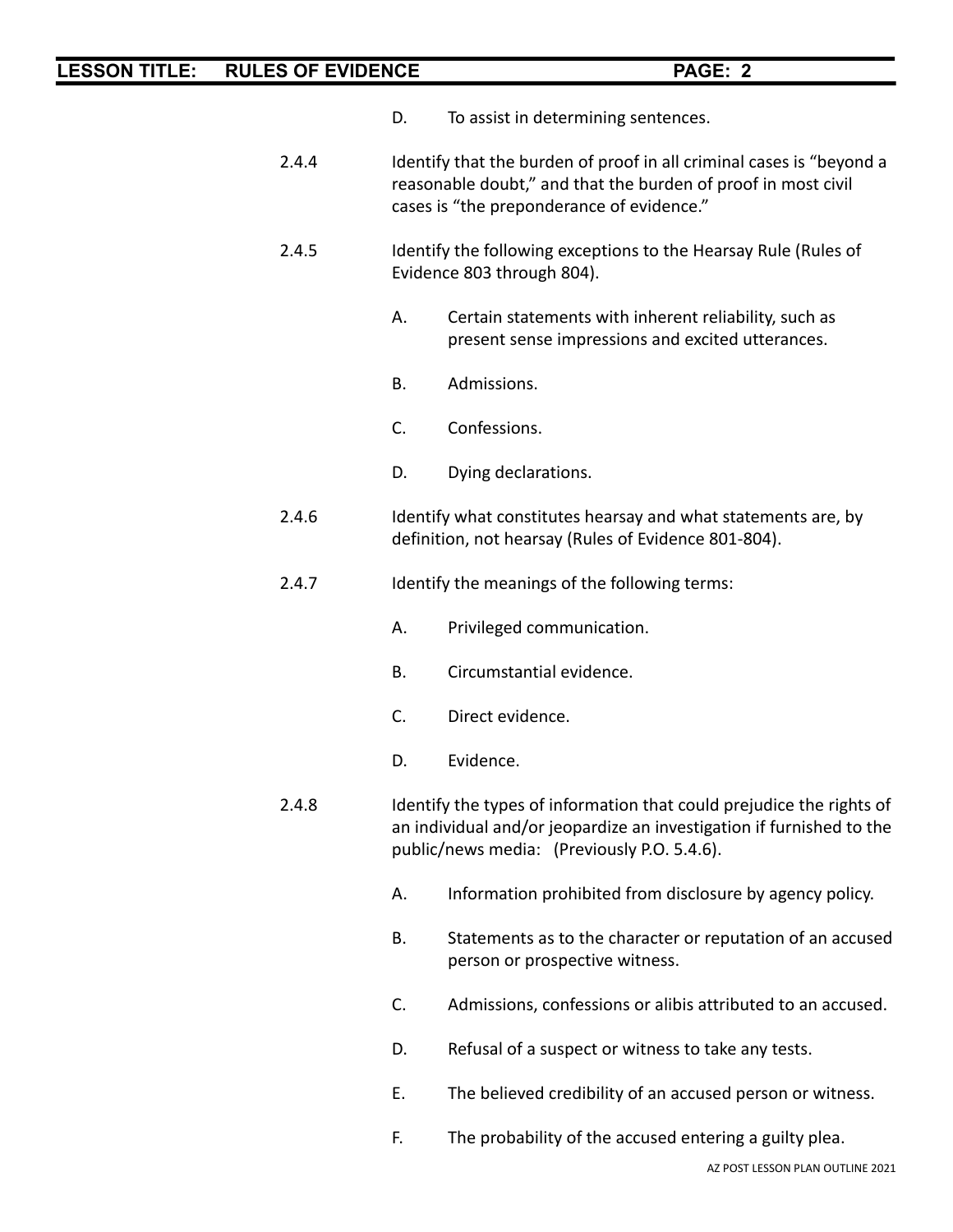- G. The opinionated value of evidence against an accused.
- 2.4.9 Identify the exceptions to the doctor/patient privilege with regard to the disclosure of medical information for DUI and child abuse investigations, as per A.R.S. §§13-3620 and 28-1388. (Previously P.O. 5.4.8).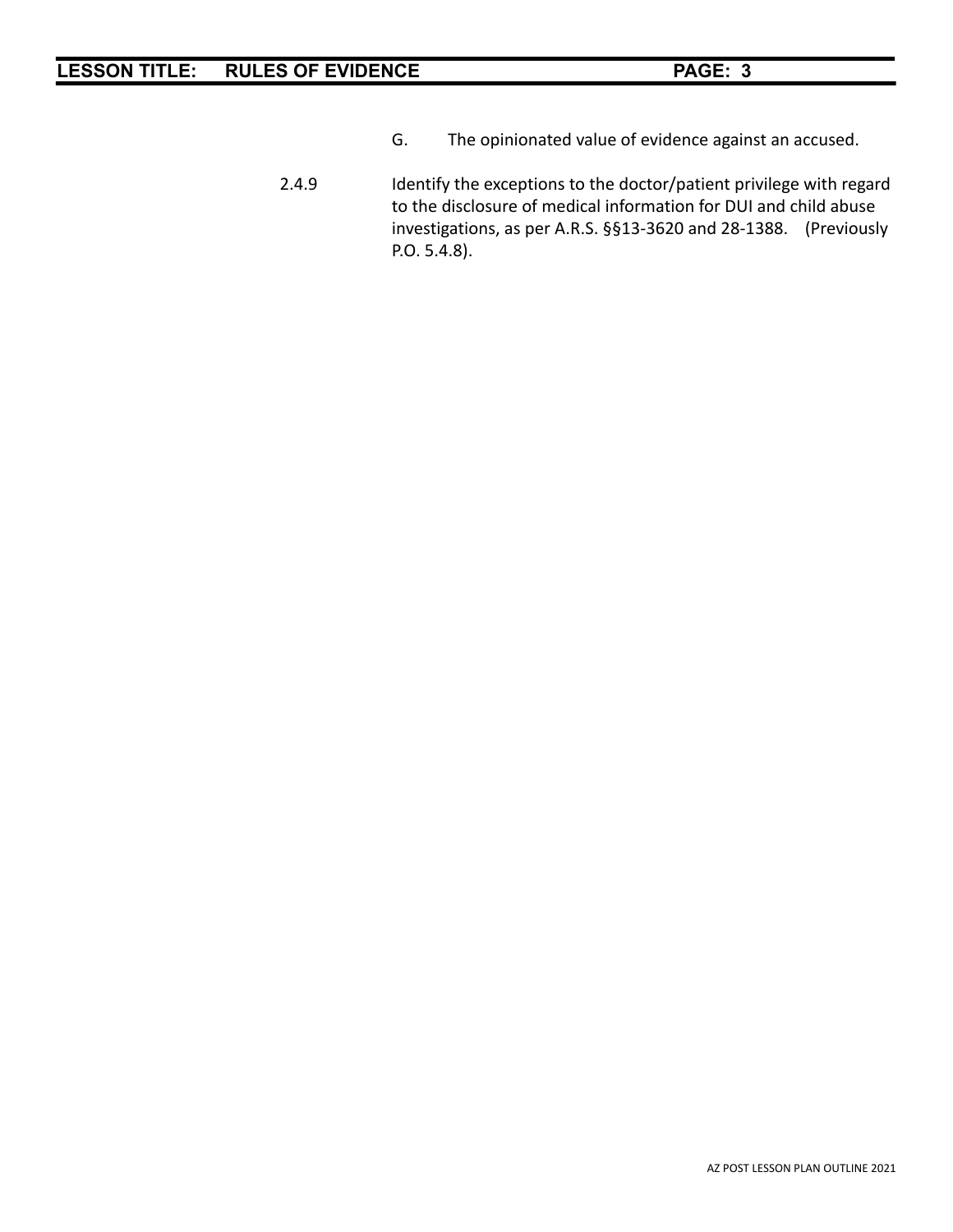| DATE FIRST PREPARED:            | January 2001                                             |                      |  |  |
|---------------------------------|----------------------------------------------------------|----------------------|--|--|
| PREPARED BY:                    | <b>SME Committee</b>                                     |                      |  |  |
| <b>REVIEWED - REVISED:</b>      | Lt. Harold Brady, SME Co-Chair                           | DATE: July 2002      |  |  |
| <b>REVIEWED - REVISED:</b>      | <b>SME Committee</b>                                     | DATE: January 2009   |  |  |
| <b>REVIEWED - REVISED:</b>      | <b>SME Committee</b>                                     | DATE: November 2011  |  |  |
| <b>REVIEWED - REVISED:</b>      | <b>SME Committee</b>                                     | DATE: August 2017    |  |  |
| <b>REVIEWED - REVISED:</b>      | <b>SME Committee</b>                                     | DATE: August 2019    |  |  |
| <b>REVIEWED - REVISED:</b>      | <b>SME Committee</b>                                     | DATE: September 2020 |  |  |
| <b>REVIEWED - REVISED:</b>      | AZPOST (DocX)                                            | DATE: December 2021  |  |  |
| REVIEWED - REVISED:             |                                                          | DATE:                |  |  |
| REVIEWED -- REVISED:            |                                                          | DATE:                |  |  |
| REVIEWED - REVISED:             |                                                          | DATE:                |  |  |
| AZ POST - APPROVAL:             | <b>Steve Enteman</b>                                     | DATE: August 2019    |  |  |
| AZ POST - APPROVAL:             | Mandy Faust                                              | DATE: February 2021  |  |  |
| AZ POST - APPROVAL:             | Lori Wait                                                | DATE: January 2021   |  |  |
| <b>INSTRUCTOR REFERENCES:</b>   |                                                          |                      |  |  |
| <b>CLASS LEVEL:</b>             | Student                                                  |                      |  |  |
| <b>TRAINING AIDS:</b>           | http://www.azleg.gov/ArizonaRevisedStatutes.asp          |                      |  |  |
| <b>INSTRUCTIONAL STRATEGY:</b>  | Interactive lecture and class discussion.                |                      |  |  |
| <b>SUCCESS CRITERIA:</b>        | 70% or higher on a written, multiple-choice examination. |                      |  |  |
| <b>COMPUTER FILE NAME:</b>      | 2.4 Rules of Evidence                                    |                      |  |  |
| DATE RELEASE TO THE SHARE FILE: | May 27, 2022                                             |                      |  |  |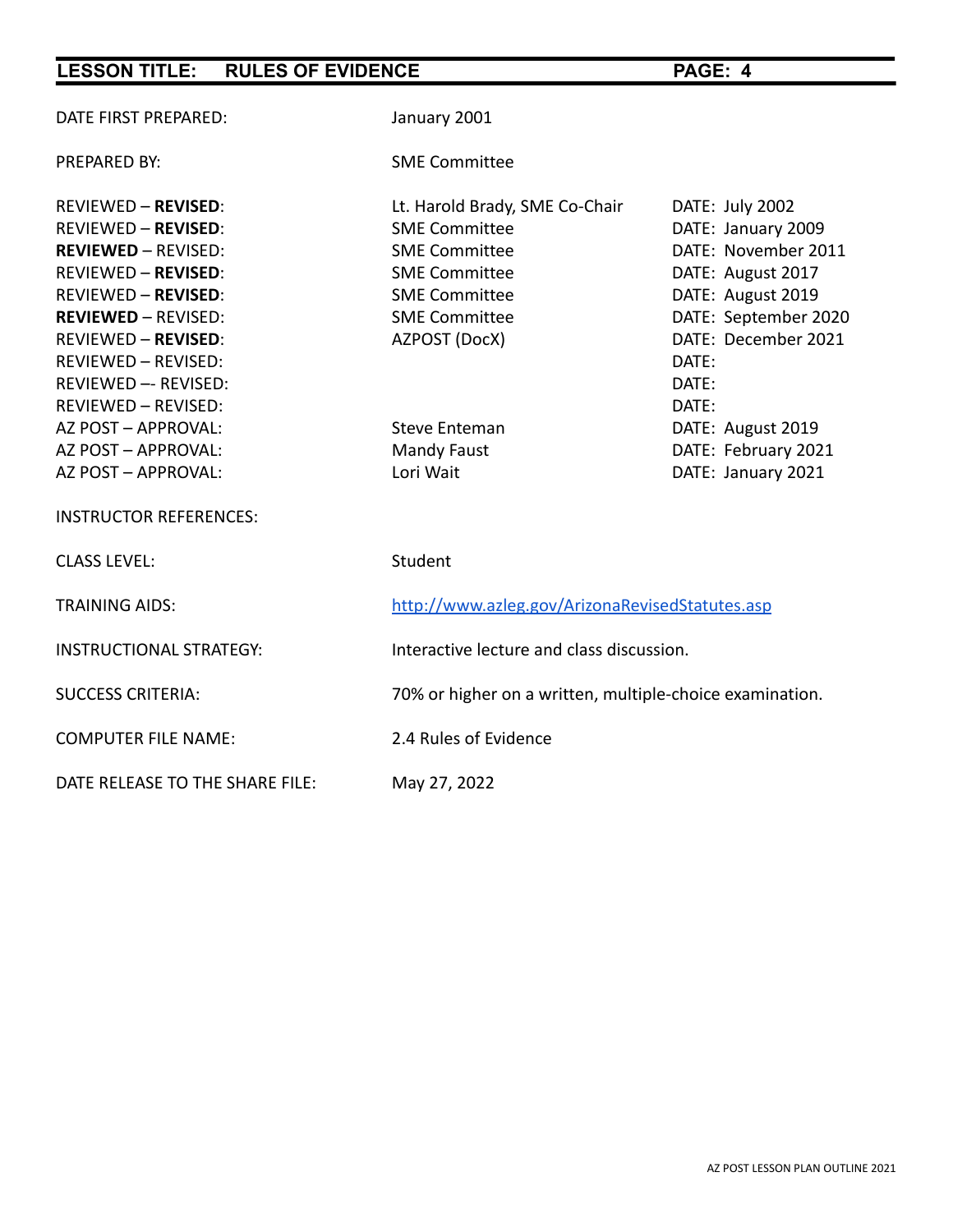#### **I. INTRODUCTION**

- A. Instructor (self) introduction.
- B. Preview of performance objectives.

### **II. DEFINITIONS**

- A. Evidence anything presented to a judge or jury that is offered to prove or disprove the existence of an alleged fact. **P. O. 2.4.7D**
- B. Law of evidence system of rules and principles regulating the burden of proof, admissibility, relevancy, weight and sufficiency of evidence in legal proceedings.

#### **III. IMPORTANCE OF RULES**

- A. Success of cases (criminal or civil) depends on the ability to introduce evidence into court to prove facts at issue.
- B. For criminal cases, understanding the Rules of Evidence will enable law enforcement officers to be more effective in gathering usable evidence at crime scenes and investigations.

#### **IV. SOURCES FOR THE RULES OF EVIDENCE**

- A. Arizona Rules of Evidence are found in Arizona Rules of Evidence.
- B. Federal Rules of Evidence are found in Federal Rules of Evidence.
- C. Statues (state and federal). *INSTRUCTOR NOTE: E.g. ARS 13-4062 and 12-2231 and following.*
- D. Court decisions (state and federal).

### **V. PURPOSES AND USES OF EVIDENTIARY RULES P. O. 2.4.2**

#### A. Purposes: (Rule 102)

- 1. Preventing the introduction of evidence which is irrelevant or unreliable.
- 2. Preventing the introduction of evidence which is unfairly prejudicial.
- 3. Preventing the introduction of evidence that is unduly time consuming to present.
- B. Uses: **P. O. 2.4.3**
	- 1. As an item of proof (something which tends to prove a fact at issue).

# **P. O. 2.4.3A**

2. To impeach a witness (prior inconsistent statements). **P. O. 2.4.3B**

# AZ POST LESSON PLAN OUTLINE 2021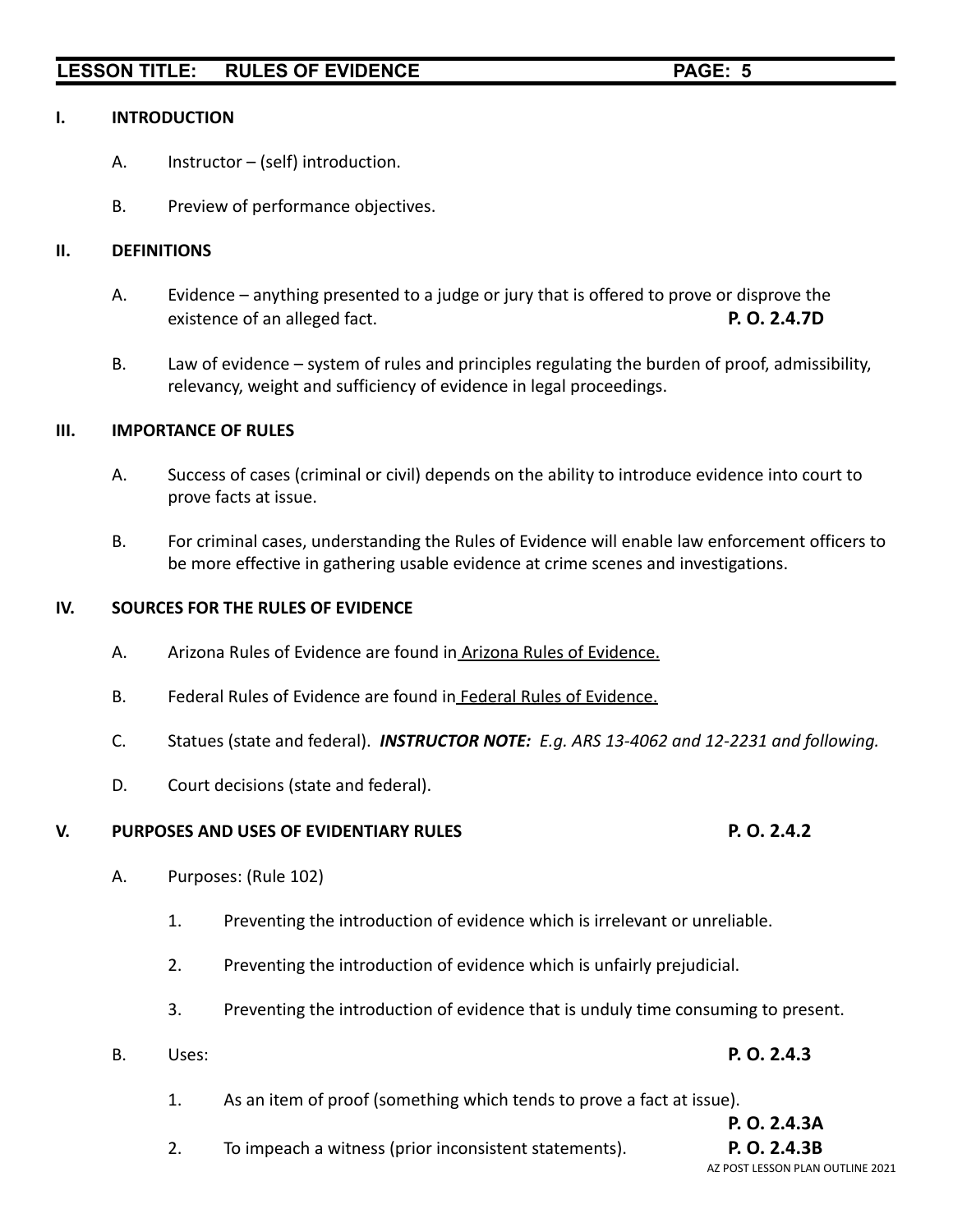- a. Example: Witness testified at trial that she has never met the defendant, but told police in an earlier interview that she had dated the defendant.
- 3. To rehabilitate a witness (prior consistent statements). **P. O. 2.4.3C**
	- a. Example: Defense alleges that a witness is lying about seeing a certain vehicle near a robbery scene in order to frame the defendant. An earlier statement given by the witness describing the same vehicle prior to knowing it belonged to the defendant can be introduced.
- 4. To assist in determining sentences (facts or circumstances which might aggravate or mitigate the situation). **P. O. 2.4.3D**
	- a. Example: Evidence showing that the victim begged for his/her life, or that the crime was committed in a particularly cruel manner.
- **VI. TYPES OF EVIDENCE** *INSTRUCTOR NOTE: This is a good area to discuss various types of recordings to include body worn cameras, surveillance video and cell phone video captured by citizens.*
	- A. Direct Evidence based on personal knowledge or observation. **P. O. 2.4.7C**
		- 1. Example: An eyewitness identification.
	- B. Circumstantial Evidence based on inference and not on personal knowledge or observation.

**P. O. 2.4.7B**

- 1. Example: A witness saw the defendant's car leave the scene of a shooting.
- C. Physical evidence furnished by things themselves by view or inspection (as opposed to a description of them by a witness).
	- 1. Example: A gun or bloody knife used in a homicide. Clothing worn by the defendant (the "bloody glove").
- D. Testimonial evidence given in an oral form, usually under oath, in a judicial setting.
	- 1. Example: Victim takes the stand and recounts the details of the crime.
- E. Documentary written materials admitted at trial.
	- 1. Examples: Phone records or bank statements, certified copy of MVD record showing a driver's license suspension.
- F. Demonstrative Evidence that can be seen or inspected as in a chart or map.
	- 1. Examples: Aerial maps, crime scene diagrams, composite sketches, photographs, tapes, video recordings, etc.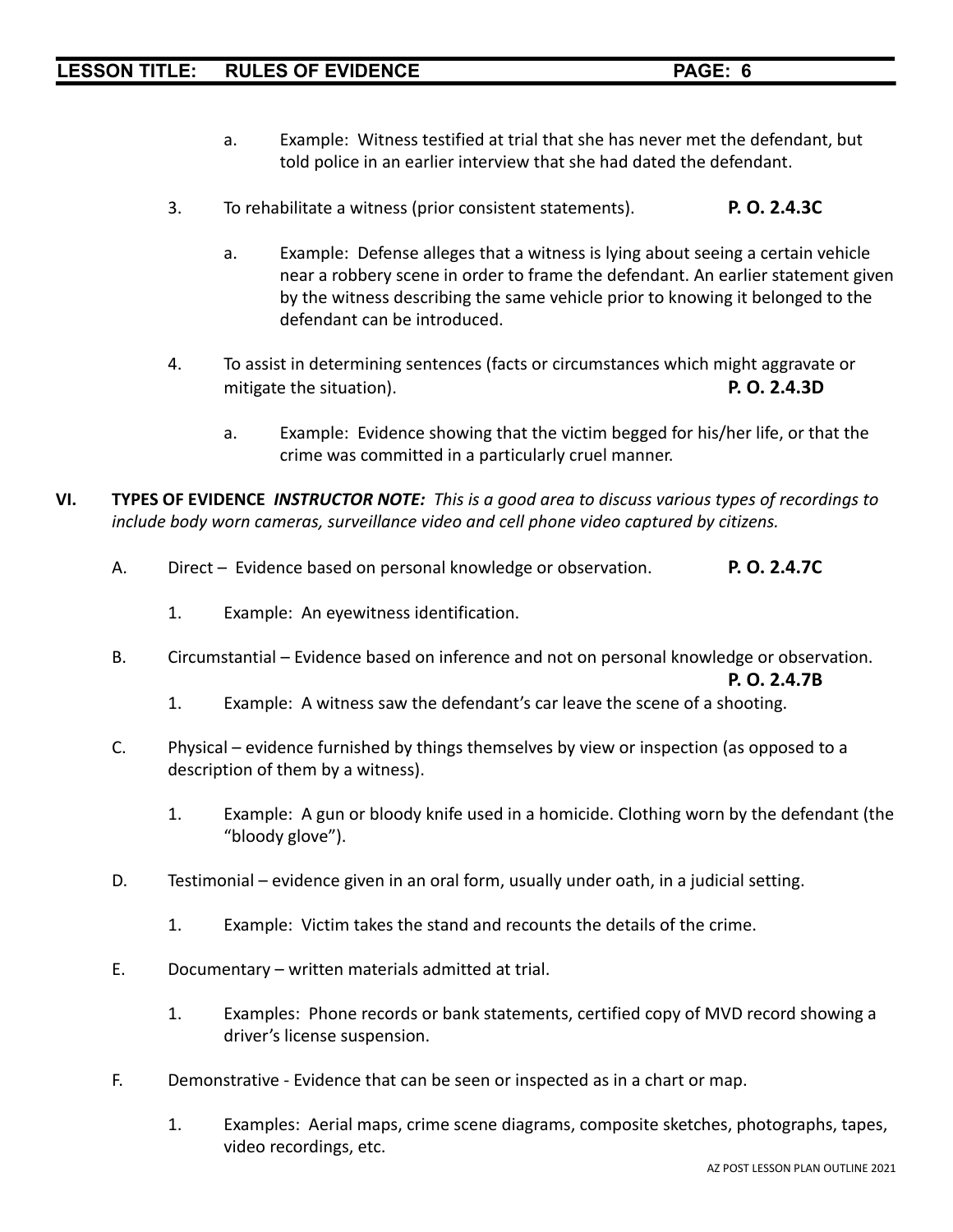## **VII. OBLIGATION TO DOCUMENT EVIDENCE**

- A. Good investigative techniques require the documentation of all evidence that may be used to prove the defendant's guilt or innocence.
	- 1. Example: The name of a witness who identifies a different person as the suspect, or alibi information, or that a witness was made promises in exchange for testimony (plea agreement).
- B. Exculpatory evidence is evidence that tends to prove the innocence of the suspect/defendant.
	- 1. Officers have an obligation under the due process clause of the Constitution to document all exculpatory evidence and provide it to the prosecution.
		- a. Examples: That the witness has previously demonstrated bias, or untruthfulness, or been convicted of a felony or misdemeanor involving moral turpitude.
	- 2. The prosecution has an obligation to disclose all exculpatory evidence to the defense (Rule 15).
		- a. Example: This includes the officer's prior conduct, even when unrelated to the case (such as, previous discipline for lying in an internal investigation).
- C. Inculpatory evidence is evidence that tends to prove the guilt of the suspect/defendant.

## **VIII. BURDEN OF PROOF**

- A. Definitions:
	- 1. Proof the establishment of a fact by evidence.
		- a. Example: A witness testifies he/she saw the defendant shoot the victim.
	- 2. Burden of proof The obligation of a party to establish a fact or issue in dispute by producing evidence which persuades the trier of fact as to its existence.

**P. O. 2.4.4**

- a. Example: The state has the burden of proof in criminal trials.
- B. Standards:
	- 1. Criminal beyond a reasonable doubt.
		- a. Proof beyond a reasonable doubt is proof that leaves you firmly convinced of the defendant's guilt. There are very few things in this world that we know with absolute certainty, and in criminal cases the law does not require proof that overcomes every doubt.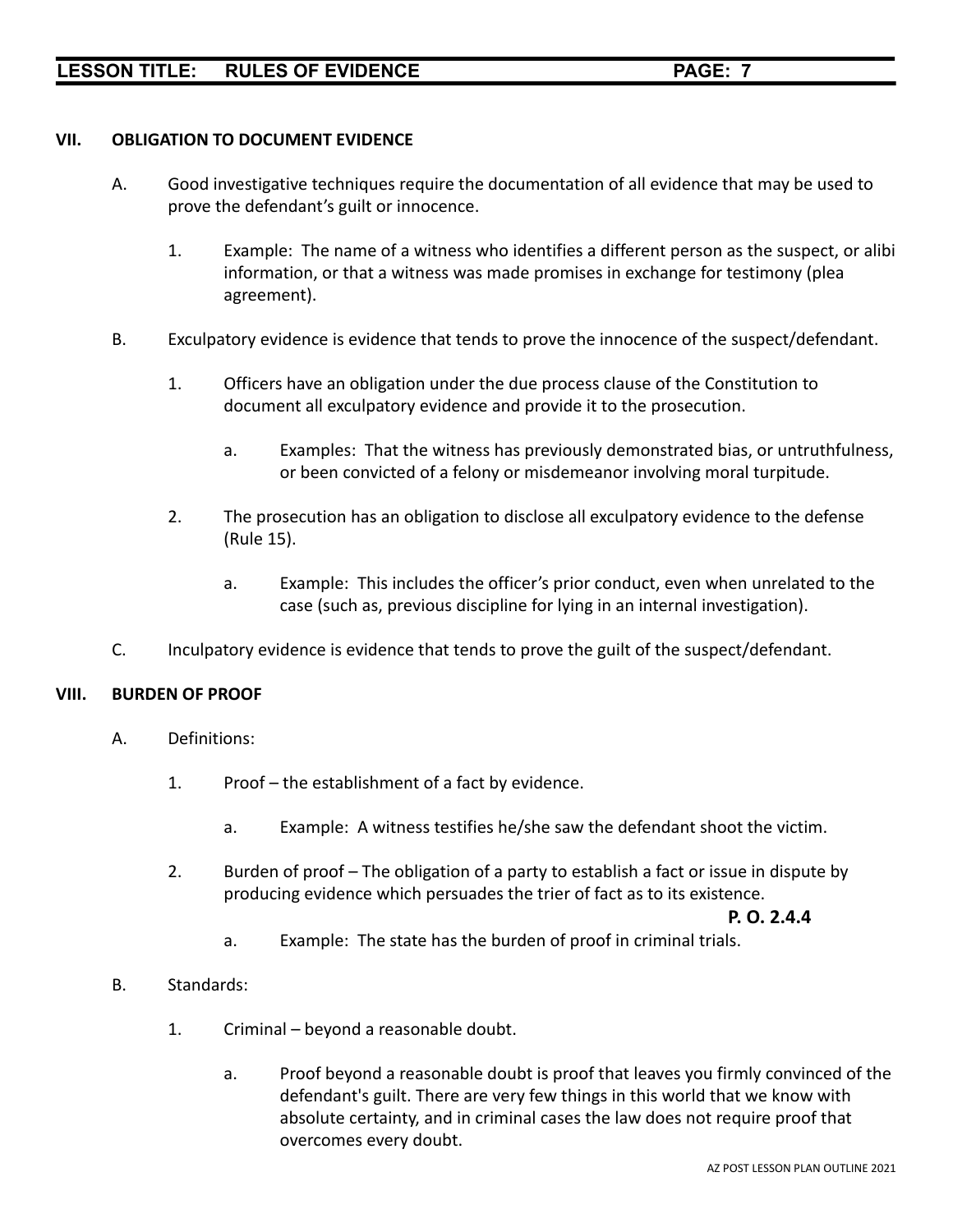- 2. Civil preponderance of the evidence.
	- a. Based on evidence and witness testimony presented, there is a greater than 50 percent likelihood that the defendant caused the damage or other wrong.

#### **XI. GENERAL CRITERIA FOR ADMISSION OF EVIDENCE IN COURT (ADMISSIBILITY)**

# **P. O. 2.4.1A**

- A. Relevance (see Rules of Evidence 401) evidence having any tendency to make the existence of any material fact more or less probable than it would be without such evidence.
	- 1. Example: The temperature in India is not relevant to the issue of a person's blood alcohol in an Arizona DUI case; the scientific analysis of the person's blood alcohol would be relevant.
		- a. Materiality strong relation between evidence and case issue.
			- i. Example: The name of the bank clerk is immaterial to the issue of the amount of money taken in a bank robbery; the computer reconciliation of the cash drawer would be material.
		- b. Probative Value tendency of the evidence to establish the proposition that it is offered to prove.
			- i. Example: The testimony of a drunken eyewitness to a crime might be material, but not very probative (because testimony was not believable).
- B. Competency To Be A Witness (see below)( Rule 601) **P. O. 2.4.1B**
- C. Legally Obtained/Maintained Evidence.
	- 1. Exclusionary rule evidence illegally obtained cannot be used at trial. (Mapp V. Ohio, 1961)
		- a. Example: Narcotics seized in violation of the 4th Amendment may not be used as evidence at trial.
	- 2. Fruit of the poisonous tree evidence which flows from illegally obtained evidence may not be used at trial (another exclusionary rule doctrine). (Wong Sun v. U.S.)
		- a. Example: Phone numbers taken from an illegally seized cell phone may not be used as investigative leads to gather incriminating evidence.
	- 3. Willits instruction if the state destroys or loses evidence in a criminal case, the defense is entitled to have a jury instruction that tells the jury that the evidence may be considered favorable to the defense. (Arizona v. Willits, 1964, Arizona v. Hernandez, 2019)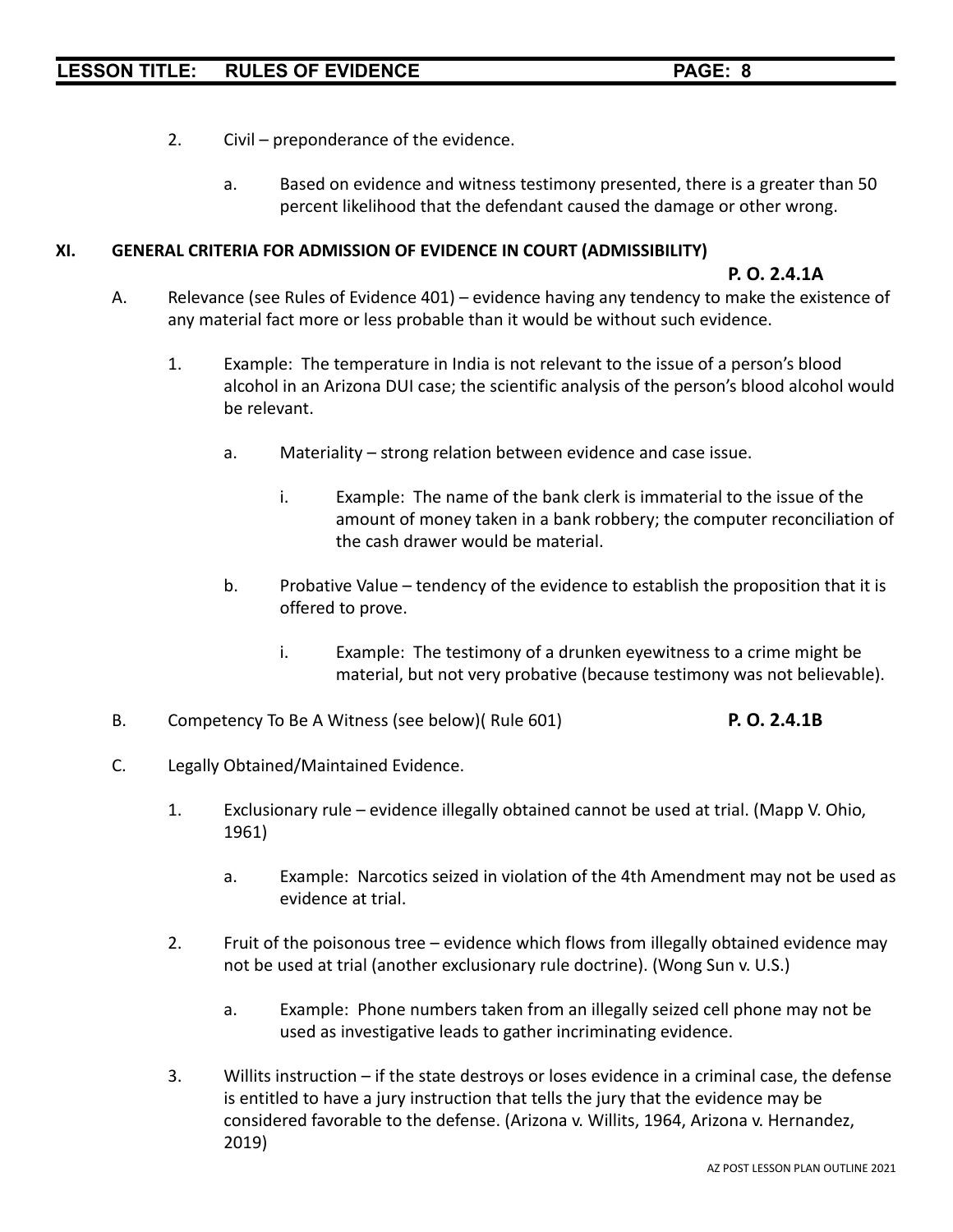D. If a witness (including the victim) is unavailable to testify, their statement will not be admissible, except in very limited circumstances. (Unavailability means that the defendant does not have and has not had the opportunity to cross-examine the witness). *INSTRUCTOR NOTE: Stress the importance of gathering all evidence (photos, etc,) and/or witness statements to provide additional sources for the information.*

# **X. WITNESS EVIDENCE**

- A. Definitions:
	- 1. Witness generally a person who has knowledge of a matter.
		- a. Personal Knowledge. (Rule 602)
			- i. Example: The testimony of a victim.
		- b. Lay Witness Opinion Testimony. (Rule 701)
			- i. Example: The testimony of an eyewitness about the speed of the defendant's car.
		- c. Expert Witness Testimony. (Rule 702)
			- i. Example: The testimony of an expert witness or scientist about DNA and what can be inferred from DNA testing.
	- 2. Subpoena a process to cause witnesses to appear to give testimony.
	- 3. Subpoena which requests documents or other evidence be produced by the person subpoenaed.
- B. Standards:
	- 1. Relevance. (Rule 401)
	- 2. Competence legally fit and qualified to give testimony (in a criminal case, all persons are competent to be witness except the following individuals): (Rule 605)
		- a. A judge presiding at the trial may not testify (is not competent to testify) in that trial as a witness. (Rule 606)
		- b. A member of the jury may not testify (is not competent to testify) as a witness before that jury.
		- c. In civil cases, witnesses under the age of 10 or with mental impairments may be precluded from testifying.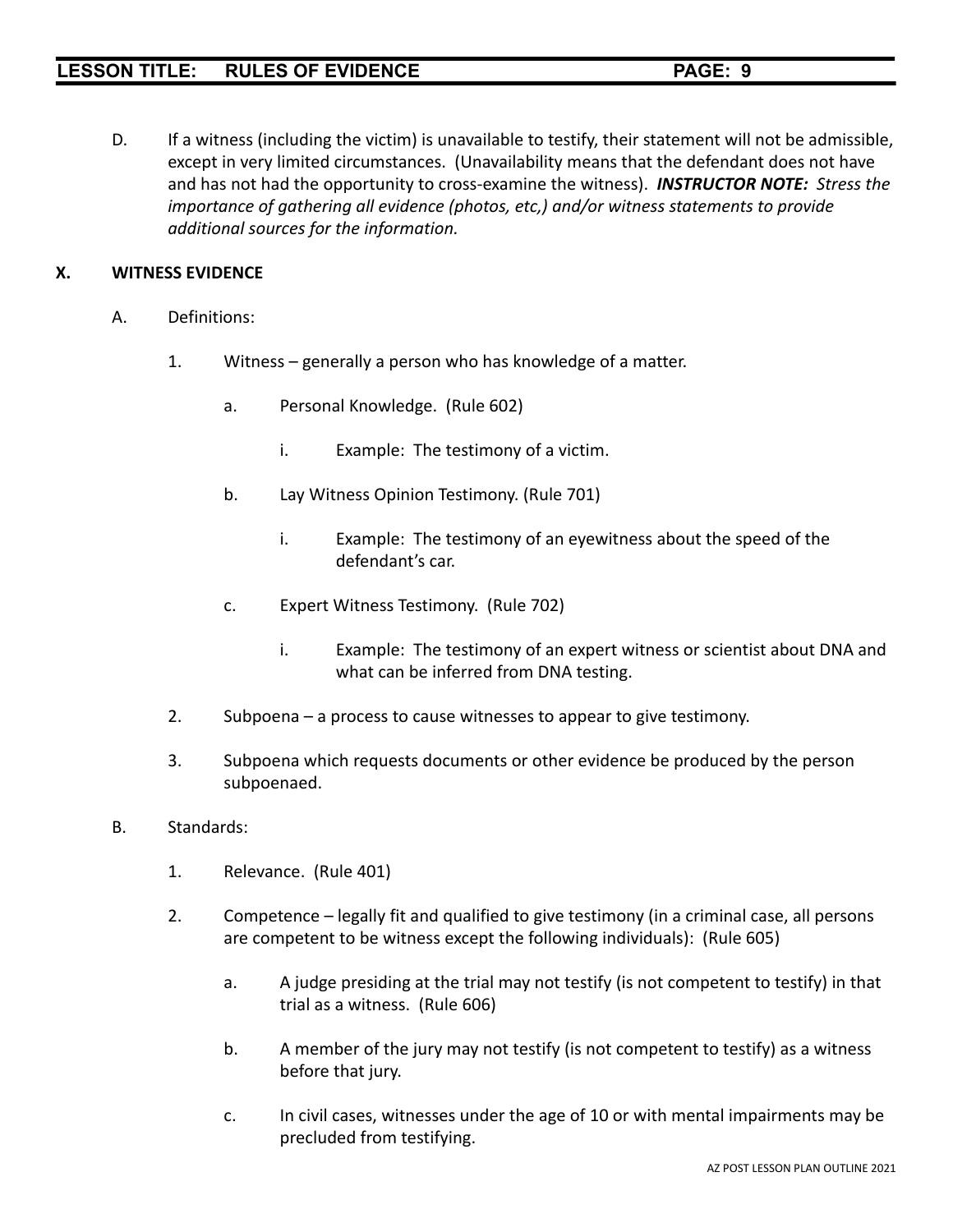C. The Hearsay Rule. **P. O. 2.4.6**

- 1. Definitions:
	- a. Statement.
		- i. An oral or written assertion.

Example: A police report that has statements concluding the defendant committed the crime.

ii. Non-verbal conduct of a person if it is intended by the person as an assertion:

Example: Pointing a finger at someone to identify him/her in response to a question.

- b. Declarant Person who makes a statement.
	- i. Example: May be the author of a written document.
- c. Hearsay An out-of-court statement offered in evidence to prove the truth of the matter asserted.
	- i. Example: A witness testifies that his/her neighbor told him/her that the defendant committed a robbery.
	- ii. If the statement is offered only to prove that the neighbor was with the witness at that moment (not to prove the defendant committed the robbery), it is not hearsay.
- d. Non-Hearsay Some out-of-court statements are not considered hearsay under Rule 801. **P. O. 2.4.5B & C**
	- i. Example: An admission or confession made by a defendant or a statement by a co-conspirator made in furtherance of a conspiracy is not hearsay.
	- ii. Prior statements made by a witness are not hearsay if used to either impeach or rehabilitate the witness while testifying.
- 2. The Rule hearsay is not admissible except as provided by applicable constitutional provisions, statutes and rules. (Rule 802)
- 3. Exceptions to Hearsay (these types of hearsay statements can be used regardless of whether the person who made the out-of-court statement is available to testify at trial):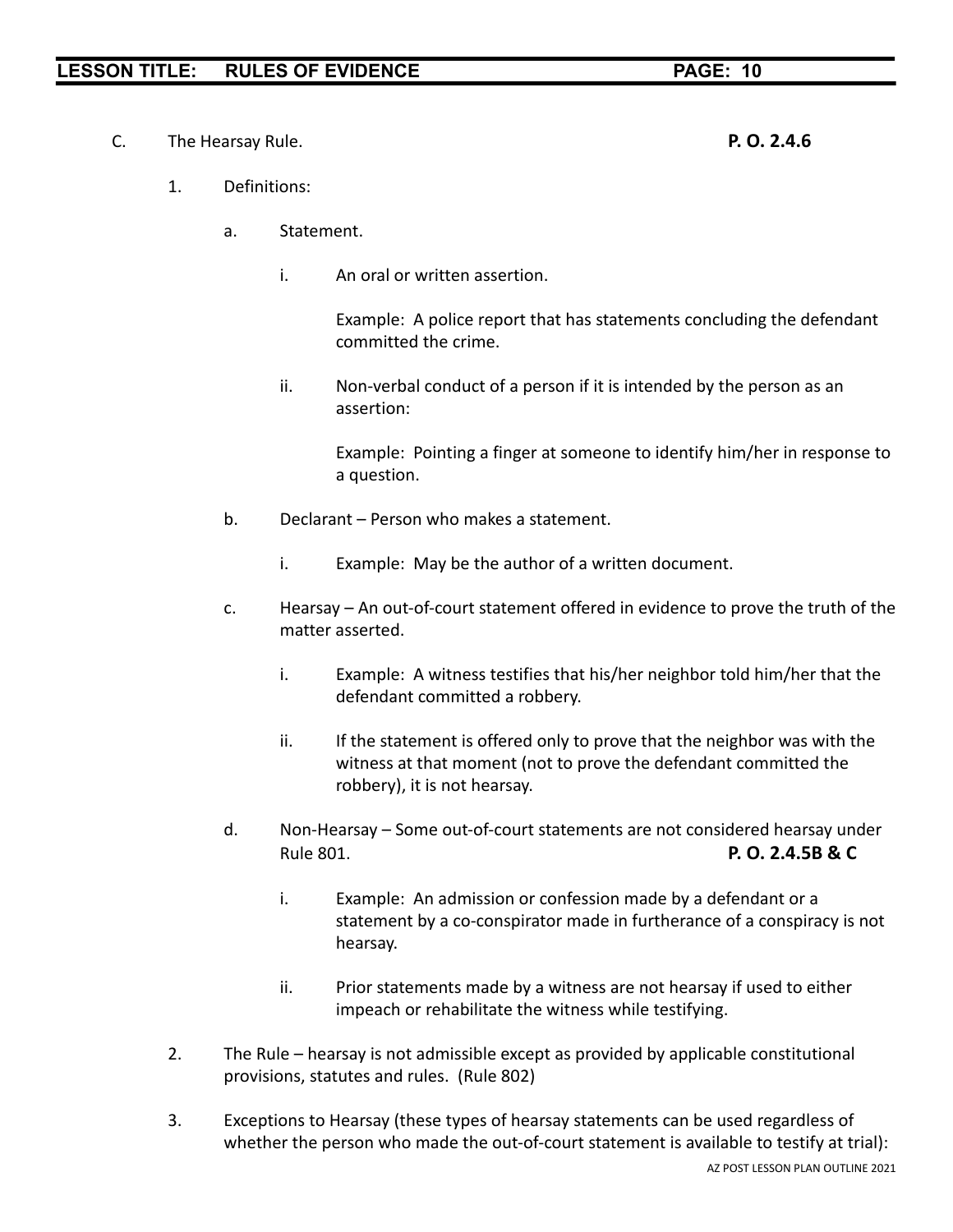( Rule 803) **P. O. 2.4.5**

- a. Present Sense Impression statement describing or explaining an event or condition made while the person was perceiving the event or condition, or immediately after. (Rule 803(1))
	- i. Example: Just before a vehicle hits a pedestrian, a witness states to another witness, "That car isn't going to stop."
	- ii. The witness hearing that statement may testify regarding the statement made by the other witness.
- b. Excited Utterance statement relating to a startling event or condition made while the person was under the stress of excitement caused by the event or condition. (Rule 803 (2))
	- i. Example: After the vehicle strikes the pedestrian and flees, one (1) witness screams, "Oh my god, that guy in the gray truck just killed someone!"
	- ii. Others hearing that statement may testify regarding it.
- c. Recorded Recollections. (Rule 803(5))
	- i. Example: A letter about the details of a commercial transaction written by one (1) party to the other; the recipient (adverse party) could have it received into evidence, but the author will not be able to get it admitted over the recipient's objection.
- d. Public Records and Reports includes records, reports, statements or data compilations, in any form, of public offices or agencies, but excludes police reports. (Rule 803(8))
	- i. Example: Weather bureau data such as amount of precipitation, high/low temperatures, etc.
- e. Records of Vital Statistics records or data compilations, in any form, of births, fetal deaths, deaths or marriages, if the report thereof was made to a public office pursuant to requirements of law. (Rule 803(9))
- f. Judgments of Previous Convictions. (Rule 803 (22))
	- i. Example: Previous DUI convictions.
- g. Learned Treatises: (Rule 803(18))
	- i. Example: Expert witness relies upon statements contained from a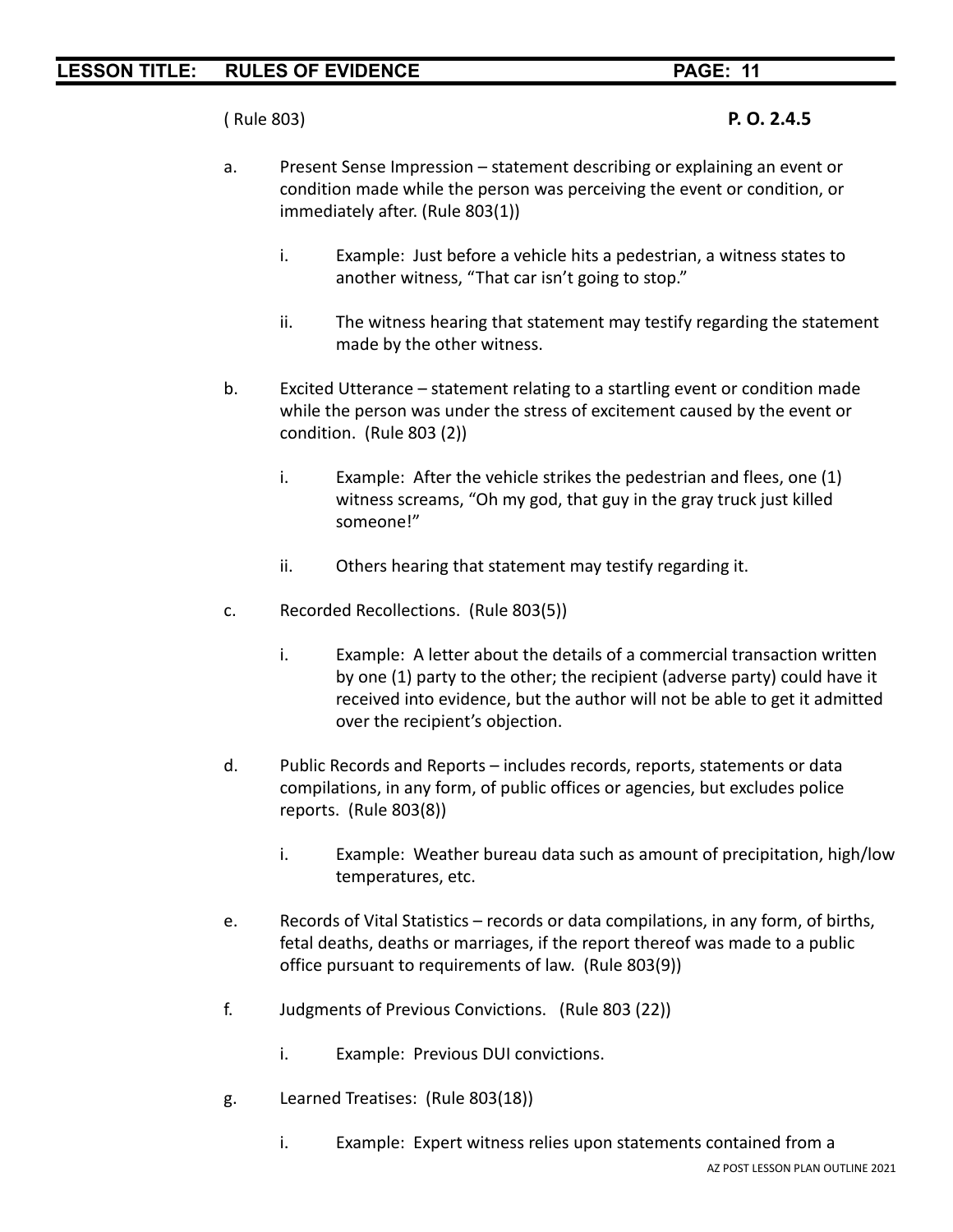textbook on the subject.

- h. Other exceptions under Rule 803 (important issue is whether the exception provides circumstantial guarantees of trustworthiness). ( Rule 803)
- 4. Exceptions under Rule 804 (to introduce the following types of hearsay statements in court, the person who made the out-of-court statement must be unavailable to testify at trial). (Rule 804)
	- a. Statement under belief of impending death (dying declarations).– In homicide prosecution, a statement made by a person believing his/her death was imminent concerning the cause or circumstances of what the person believed to be his/her impending death. (Rule 804(b)(2)) **P. O. 2.4.5D**
		- i. Example: Immediately after being shot, the victim states she believes she is dying and the defendant shot her.
	- b. Statement against interests– statement which, at the time it is made, is so contrary to the interests of the person making the statement, that a reasonable person would not have made the statement unless believing it to be true. (Rule 804(b)(3))
		- i. Example: In a lawsuit by smokers with cancer, a tobacco company executive told a friend that he had covered up evidence linking smoking and cancer. The friend is called into court to testify about the statement against interest.

## D. Privileges. **P. O. 2.4.7A**

- 1. Purpose The protection of interest and relationships that are, regarded of sufficient social importance to preclude the admissibility of evidence.
- 2. Common Law and Statutory. *INSTRUCTOR NOTE: ARS 13-4062(1), 12-2231 and 12-2232. These are called the Marital Privilege and the Anti-Marital Fact Privilege. There are a few, but significant, statutory exceptions to allowing the testimony of a spouse such as in a criminal action when one spouse is a victim and the other is the defendant.*
	- a. Marital Communications there are really two (2) privileges:
		- i. What one (1) spouse says to their spouse is privileged unless the privilege is waived by mutual consent of husband and wife (even after marriage is over, spouse cannot testify about private communications during the marriage).
		- ii. One (1) spouse cannot be called to testify against the other spouse while they are married.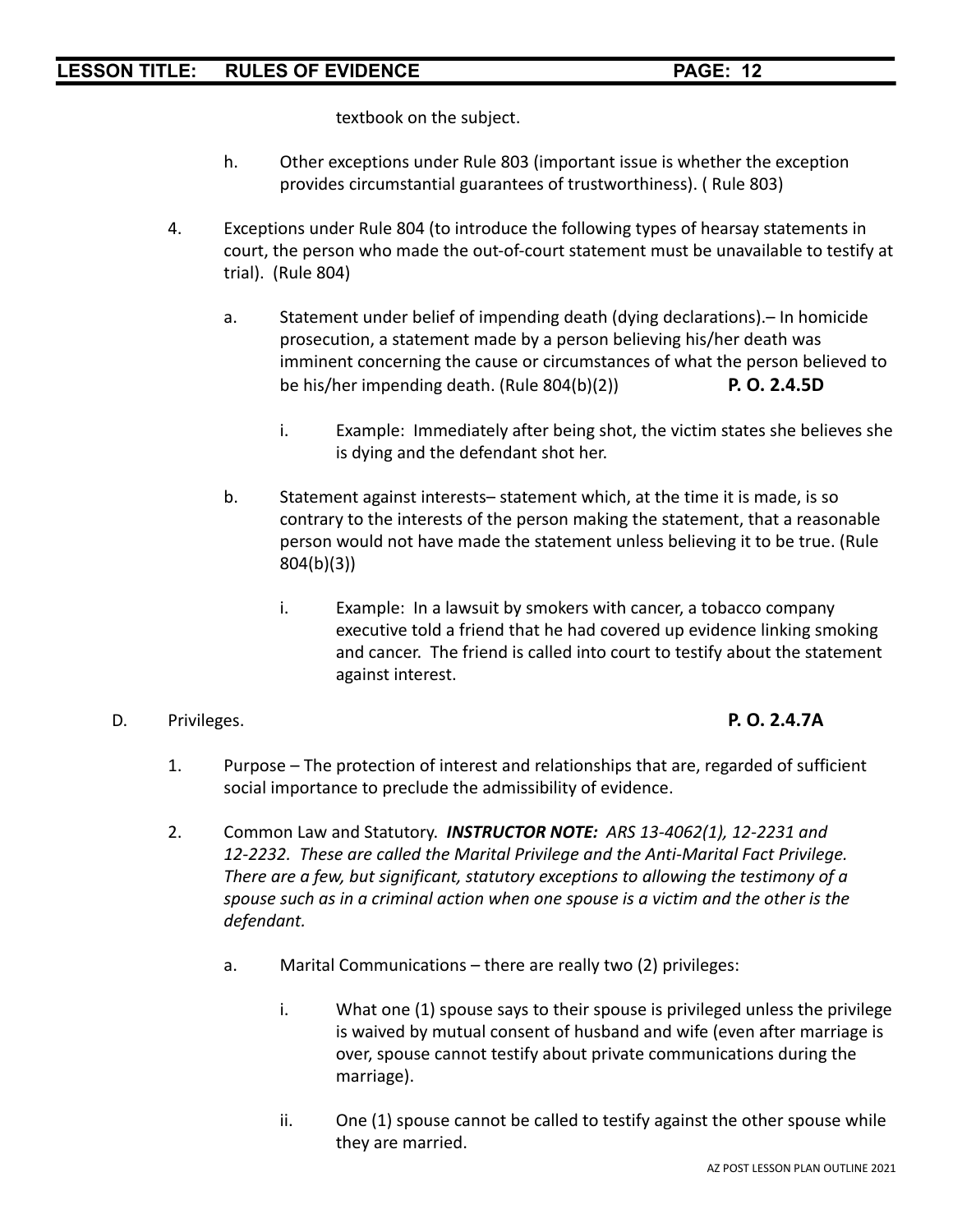- b. Attorney-Client communications between lawyer and client are privileged unless waived by the client. (ARS 13-4062(2) and 12-2234)
- c. Physician-Patient communications between a patient and his/her physician are privileged unless waived by the patient. (ARS 13-4062(4) and 12-2235)
- d. Clergy-Penitent communications between a clergyman or priest and a person making a confession are privileged unless waived by the confessor. (ARS 13-4062(3) and 12-2233)
- e. Reporter-Source a reporter does not have to disclose his/her source of information. (ARS 12-2237)
- f. Psychologist Client Communications are confidential to the same extent as attorney-client communications. (ARS 32-2085)
- g. Crime Victim Advocate Conversations between the crime victim advocate and the victim are privileged except for compensation or restitution information. (ARS 13-4430 and 12-2240)
- 3. Constitutional.
	- a. No self-incrimination.
	- b. Miranda Rule.
	- c. Prohibition against use of improperly obtained evidence.
- 4. Exceptions to privilege.
	- a. Child Abuse various persons (including physicians, psychologists and clergy members) are required to report situations where they reasonably believe a minor is the victim of physical injury, abuse or neglect to law enforcement or DCS. (ARS 13-3620)
		- i. Failure to do so is criminal.
		- ii. The information must contain the names and addresses of the child and parents, the child's age and the nature and extent of injuries, and any other information helpful in establishing the cause of injury or neglect.
	- b. Physicians or attendants treating certain wounds medical personnel who treat gunshot, knife, or wounds that appear to be the result of a fight or other illegal activity are required to immediately notify law enforcement. Failure to do so is criminal. (ARS 13-3806)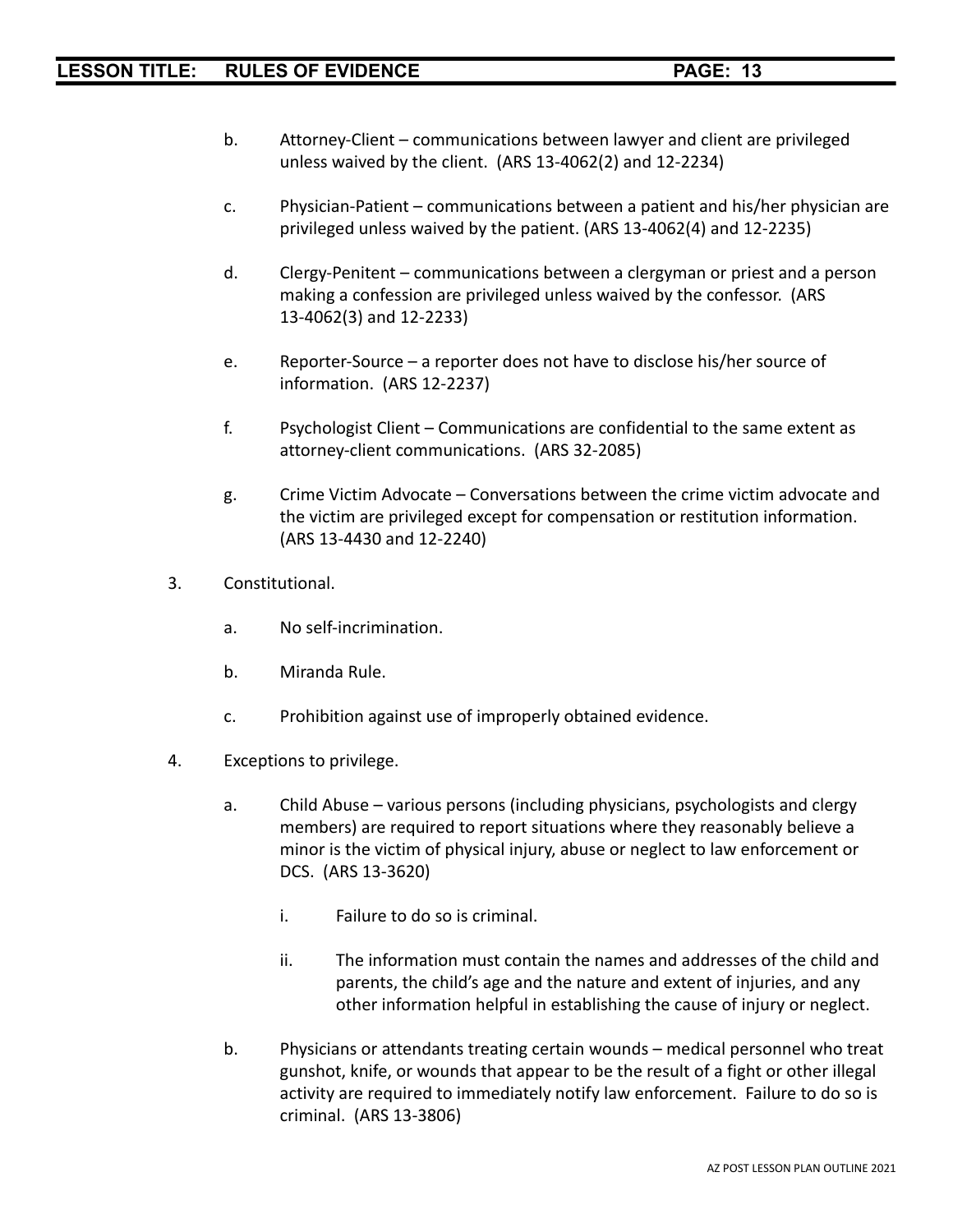- c. DUI Investigation. (ARS 28-1388(E)
	- i. If a sample of blood or other bodily substance is taken from a person whom an officer has probable cause to believe has violated 28-1321, a portion of the sample sufficient for testing must be provided to the officer. *INSTRUCTOR NOTE: Diaz v. Honorable Van Wie, 426 P.3d 1214 (Ariz App. 2018) held that this statute implicates the Fourth Amendment and thus an officer cannot get the blood or test results from the hospital absent a search warrant or an exigency other than the dissipation of alcohol in the bloodstream. (ARS 28-1390)*
	- ii. Hospital personnel are required to provide law enforcement with a copy of any written or electronic BAC results if requested by the officer.

### **XI. RELEASE OF INFORMATION/EVIDENCE TO THE PUBLIC**

A. Certain types of information, if released to the public during an investigation, or prior to trial, can jeopardize the investigation and/or prejudice the rights of the suspect/arrestee.

|    |                                                                                              | P. O. 2.4.8                  |
|----|----------------------------------------------------------------------------------------------|------------------------------|
| 1. | Information prohibited from disclosure by agency policy.                                     | P. O. 2.4.8A                 |
| 2. | Statements as to the character or reputation of an accused person or prospective<br>witness. | P. O. 2.4.8B                 |
| 3. | Admissions, confessions or alibi evidence attributed to an accused.                          |                              |
| 4. | Refusal of a suspect or witness to take any tests.                                           | P. O. 2.4.8C<br>P. O. 2.4.8D |
| 5. | The believed credibility of an accused person or witness.                                    | P. O. 2.4.8E                 |
| 6. | The probability of the accused entering a guilty plea.                                       | P. O. 2.4.8F                 |
| 7. | The opinionated value of evidence against an accused.                                        | P. O. 2.4.8G                 |

## **XII. INFORMATION OBTAINED FROM MEDICAL SOURCES IN DUI CHILD ABUSE CASES AND CERTAIN TYPES OF WOUNDS**

- A. A.R.S. §13-3620 outlines the requirements for the release of such medical information to a peace officer or CPS worker when the information concerns the suspected abuse of a child. *INSTRUCTOR NOTE: Stress "Peace Officer" or DCS/OCWI worker". See above under "privileges" for more information on this. Any person having control of medical records of such a minor shall make those records available upon written request. (ARS 13-3620)*
	- 1. This is an exception to the doctor/patient privilege.
	- 2. The information shall contain the following: